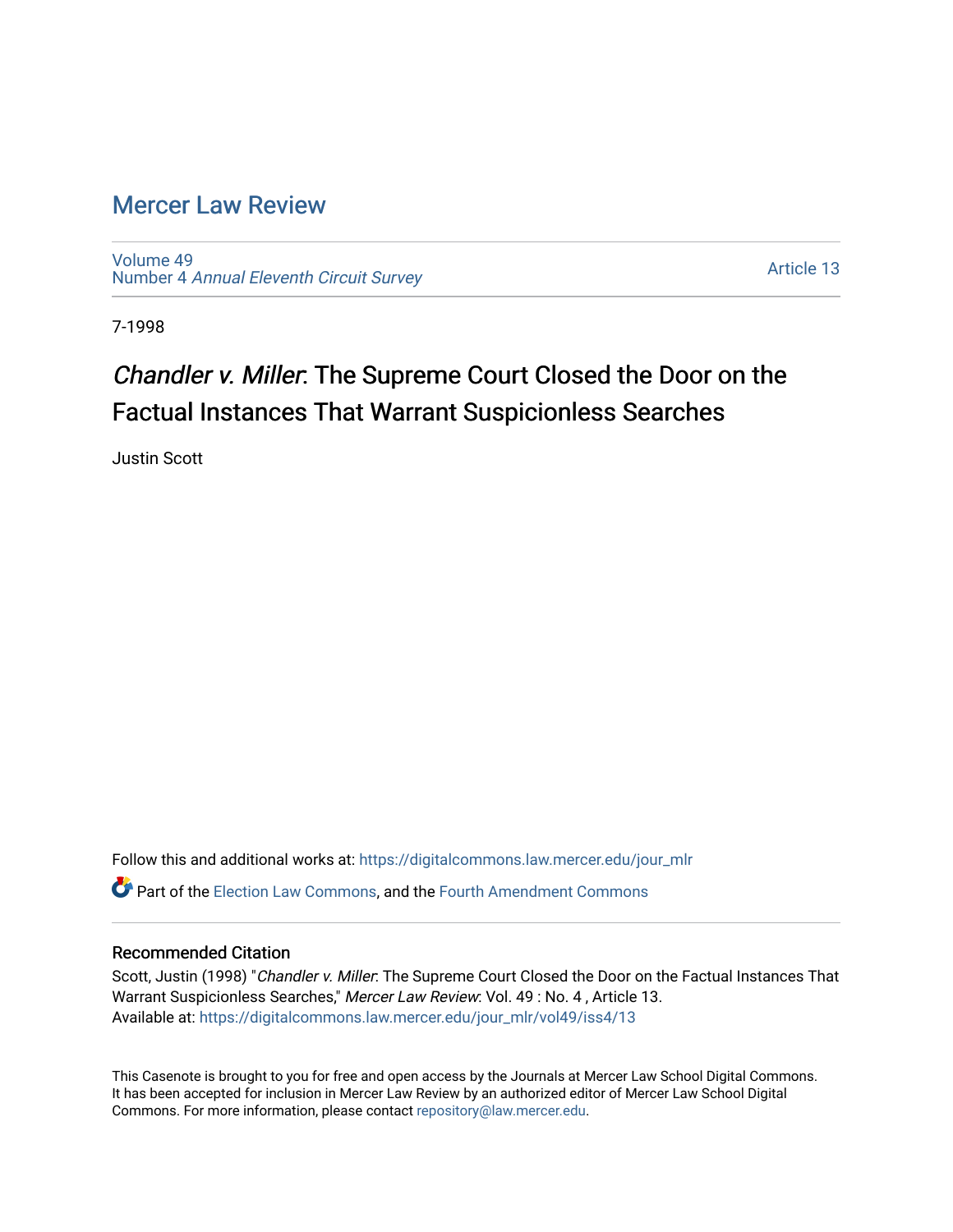### *Chandler v. Miller:* **The Supreme Court Closed the Door on the Factual Instances That Warrant Suspicionless Searches**

*Chandler v. Miller*<sup>1</sup> involved the constitutionality of a Georgia statute that required candidates for designated state offices to pass a drug test prior to qualifying for nomination or election.<sup>2</sup>

#### **I.** FACTUAL BACKGROUND

In **1990** the Georgia General Assembly enacted a law requiring candidates for designated state offices to certify that they had tested negative for illegal drugs thirty days prior to qualifying for nomination or election? **To** ensure the testing scheme's professional validity, the statute required the procedure to comport with the Mandatory Guidelines for Federal Workplace Drug Testing Programs.<sup>4</sup> Candidates who sought qualification for nomination or election to a designated state office were informed that the procedure could be conducted at any stateapproved medical testing laboratory or in the privacy of the candidate's personal physician's office? Once a sample was obtained, it was sent to an approved laboratory to determine whether any of the specified illegal drugs were present. **A** certificate reporting the results of the test was then sent to the candidate. The certificate did not include a detailed analysis of the candidate's sample but merely provided that a drug screen had been performed and that the results were negative.

<sup>1.</sup> **117 S.** Ct. **1295 (1997).**

<sup>2.</sup> *Id.* at **1298.** See **O.C.G.A.** § 21-2-140 **(1993).**

**<sup>3. 117</sup> S.** Ct. at **1299.** The statute listed as "illegal drugs": marijuana, cocaine, opiates, amphetamines, and phencyclidines. The designated state offices were: the Governor, Lieutenant Governor, Secretary of State, Attorney General, State School Superintendent, Commissioner of Insurance, Commissioner of Agriculture, Commissioner of Labor, Justices of the Georgia Supreme Court, Judges of the Georgia Court of Appeals, judges of the superior courts, district attorneys, members of the General Assembly, and members of the Public Service Commission. *See id.*

<sup>4.</sup> Respondents' Brief at **1,** Chandler (No. **96-126).**

**<sup>5. 117</sup> S.** Ct. at **1299.**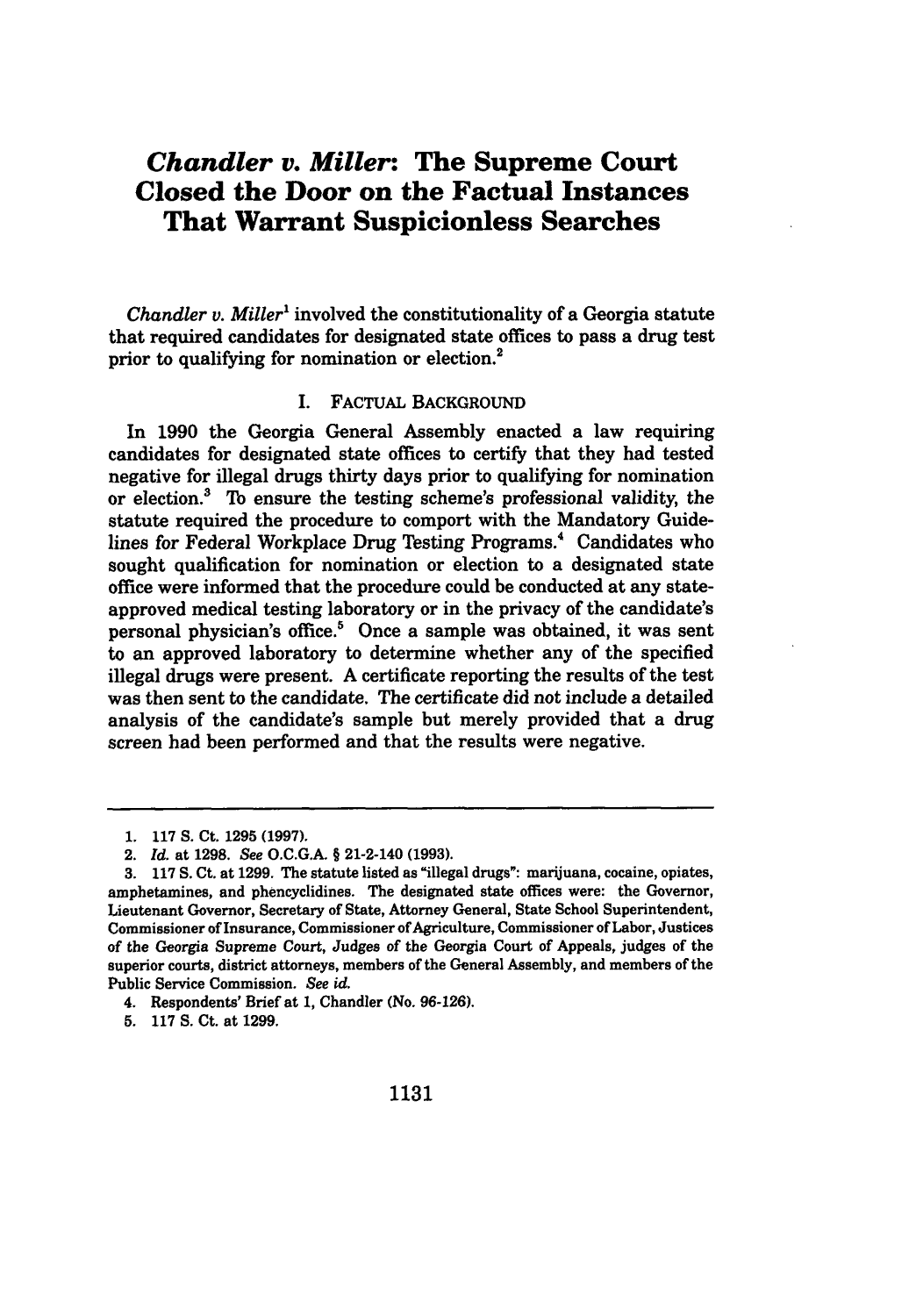In May 1994 petitioners Chandler, Harris, and Walker, Libertarian Party nominees, filed this action seeking declaratory and injunctive relief in the United States District Court for the Northern District of Georgia. Petitioners filed suit against Governor Zell Miller and two other state officials involved in administering the statute.6 The district court, relying on the important nature of the offices sought coupled with the relative unintrusiveness of the testing procedure, denied petitioners' motion for preliminary injunctive relief.' In January **1995** the district court entered judgment for respondents. <sup>8</sup>

On appeal a divided Eleventh Circuit panel affirmed the decision.<sup>9</sup> The court concluded that the state's important interest in maintaining the integrity of its high public offices outweighed the individual privacy expectations intruded upon **by** the mandatory drug testing requirement.<sup>10</sup> Consequently, the court held the statute, as applied in this instance, to be consistent with the requirements of the Fourth and Fourteenth Amendments.<sup>11</sup>

The Supreme Court granted certiorari and reversed.<sup>12</sup> The Court concluded that Georgia's drug testing scheme for candidates seeking to qualify for nomination or election did not fall within the narrow scope of constitutionally permissible suspicionless searches.<sup>13</sup>

#### II. **LEGAL** BACKGROUND

It is undisputed that government-ordered collection and testing of bodily fluids constitutes a search governed **by** the strictures of the Fourth Amendment.<sup>14</sup> The Fourth Amendment of the United States Constitution provides: "The right of the people to be secure in their persons, houses, papers, and effects, against unreasonable searches and seizures, shall not be violated and no Warrants shall issue, but upon probable cause . . . . <sup>"15</sup> Traditionally, the Supreme Court has deemed

**13.** *Id.*

**15. U.S. CONST.** amend. IV.

**<sup>6.</sup>** *Id* The Libertarian Party nominated Walker L. Chandler for the office of Lieutenant Governor, Sharon T. Harris for the office of Commissioner of Agriculture, and James **D.** Walker for the office of member of the General Assembly. *See id.*

**<sup>7.</sup>** *Id.* Petitioners then submitted to the requirements of **O.C.G.A.** § 21-2-140 and appeared on the ballot. After the election, petitioners moved for final judgment on stipulated facts. *See id.*

**<sup>8.</sup>** *Id.*

**<sup>9.</sup>** Chandler v. Miller, **73 F.3d** 1543, 1544 (11th Cir. **1996).**

**<sup>10.</sup>** *Id.* at 1547.

**<sup>11.</sup>** *Id.* (citing **U.S. CONST.** amend. IV and **XIV).**

<sup>12.</sup> **117 S.** Ct. at **1298.**

<sup>14.</sup> Skinner v. Railway Labor Executives Ass'n, 489 **U.S. 602, 616-18 (1989).**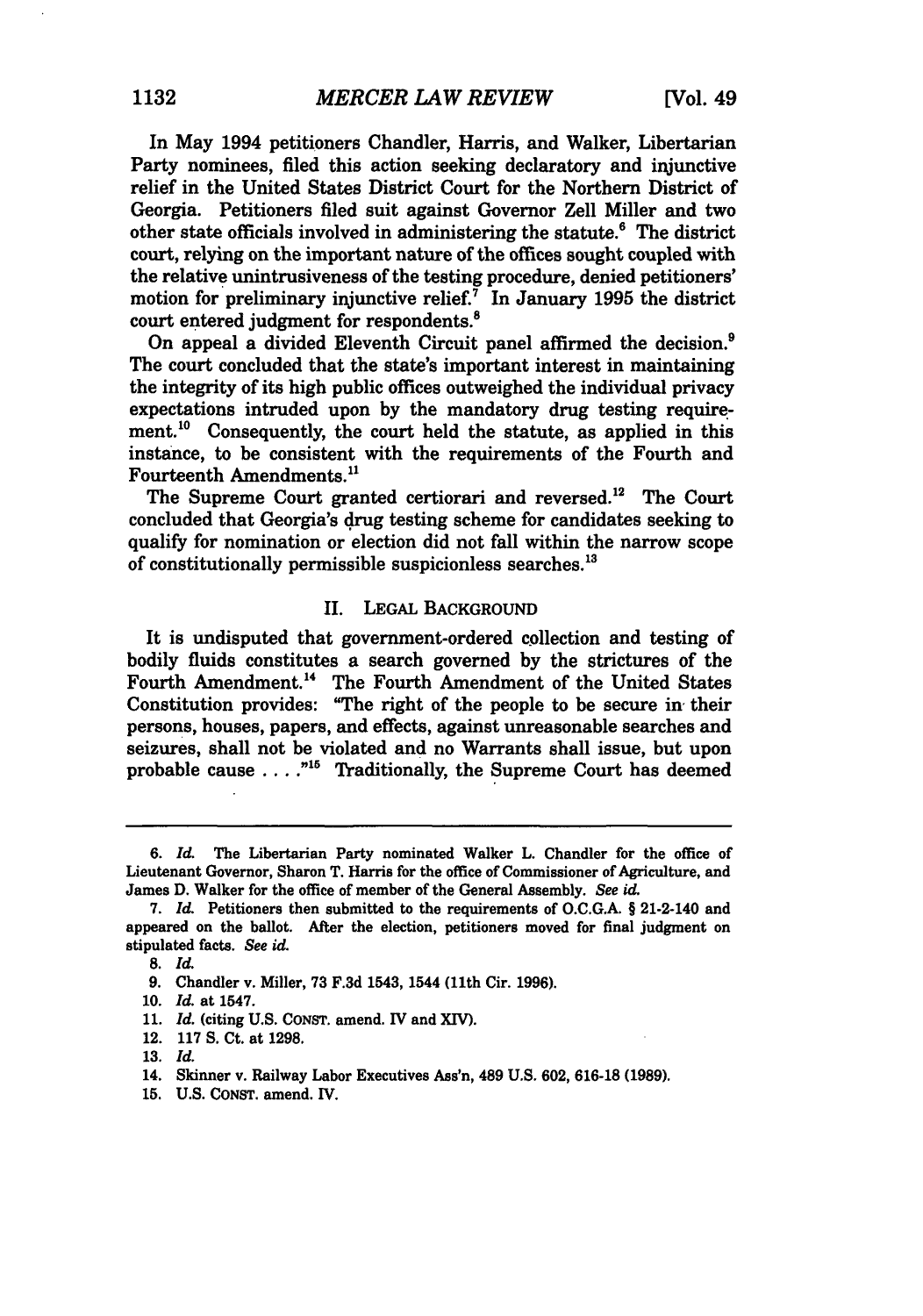a warrantless search reasonable only when accompanied **by** some degree of individualized suspicion.<sup>16</sup> However, the Court has recently recognized certain situations when a search was considered reasonable in the absence of any level of individualized suspicion.<sup>17</sup>

In *New Jersey v. T.L.O.*,<sup>18</sup> the Court defined the limited circumstances to which this exception applies: **"Only** in those exceptional circumstances in which special needs, beyond the normal need for law enforcement, make the warrant and probable-cause requirement impracticable, is a court entitled to substitute its balancing of interests for that of the Framers."<sup>19</sup> In these limited circumstances, the Court used a two-tiered analysis to determine the reasonableness of the search. At the first tier, the Court focused upon whether or not a "special need" existed. Once a "special need" was established, the Court attempted at the second tier to balance the government's interests against the individual's privacy expectations to determine whether it was practical to require a warrant or some level of individualized suspicion in the particular context.20

The "special needs" balancing test was first applied in the context of a mandatory drug testing scheme in *Skinner v. Railway Labor Executives Ass'n.2* In *Skinner* the Court upheld Federal Railroad Administration ("FRA") regulations that required mandatory drug testing of employees who were involved in certain train accidents or had violated certain safety rules.<sup>22</sup> The regulations were enacted in response to evidence of drug abuse **by** railway employees and the obvious safety hazards posed by this abuse.<sup>23</sup>

The Court found that the government's interest in testing without a showing of individualized suspicion in this context was indeed compelling and sufficient to constitute a "special need."24 Railroad employees subject to the testing regulations were responsible for duties "fraught with such risks of injury to others that even a momentary lapse of attention [could] have disastrous consequences."<sup>25</sup> Because these employees could cause significant human loss before any signs of impairment became apparent to others, the requirement of individual-

- **23.** *Id.* at **608.**
- 24. *Id.* at **628.**
- **25.** *Id*

**<sup>16.</sup>** 489 **U.s.** at 624.

**<sup>17.</sup>** *Id.*

**<sup>18.</sup>** 469 **U.S. 325 (1985).**

**<sup>19.</sup>** *Id.* at **351.**

<sup>20.</sup> *Skinner,* 489 **U.S.** at **619.**

**<sup>21.</sup>** 489 **U.S. 602 (1989).**

**<sup>22.</sup>** *Id.* at **606, 613.**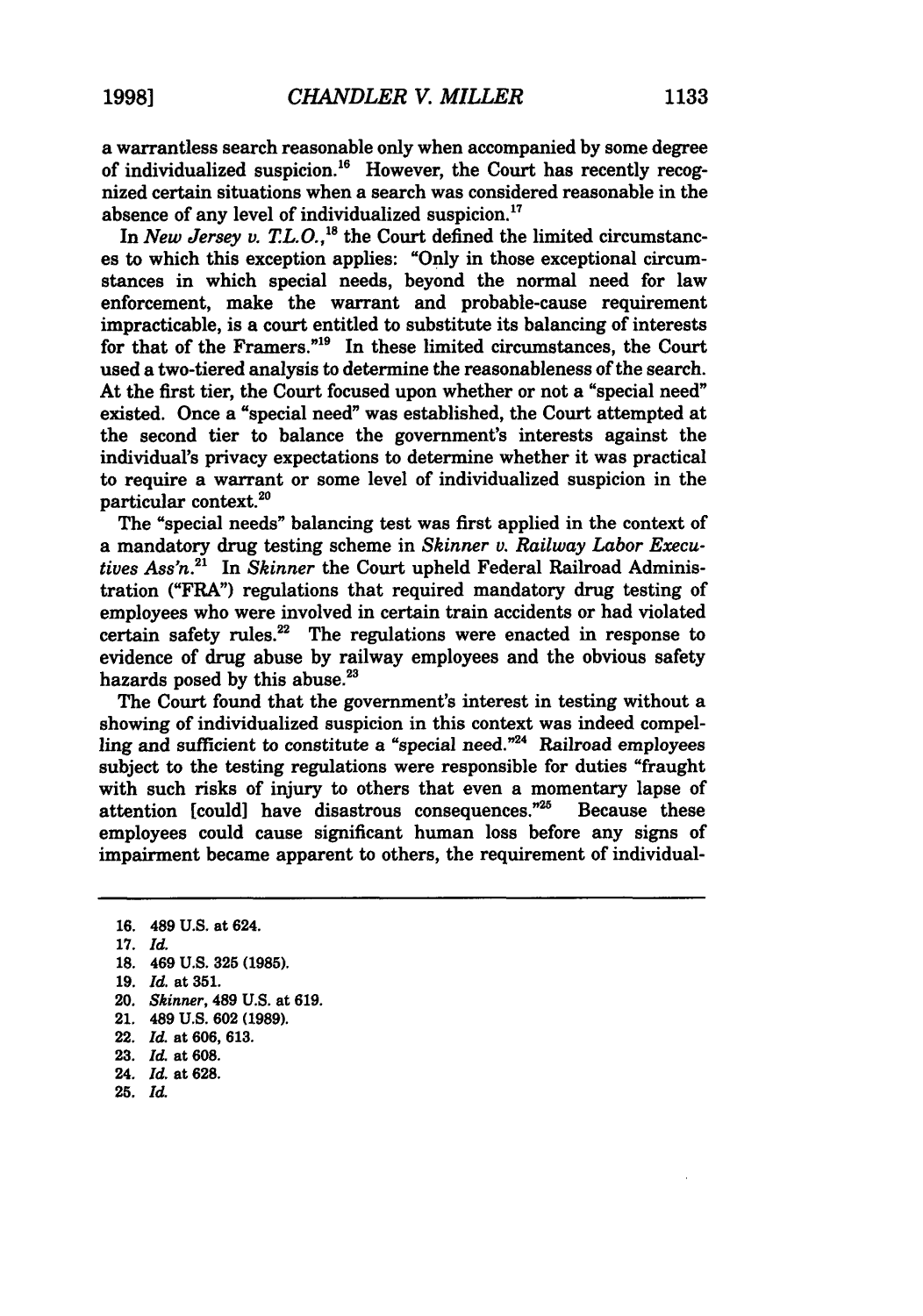ized suspicion would frustrate the purpose for which the governmental scheme was enacted.<sup>26</sup>

The Court's analysis then shifted to the individual privacy expectations intruded upon **by** the testing scheme. While the Court noted that government-ordered collection of blood and urine samples necessarily infringed upon the privacy expectations of the employee, the Court concluded that these expectations were diminished **by** the employees' participation in an industry that was **highly** regulated to ensure safety. $27$  Therefore, the Court held that the testing procedures contemplated **by** the regulations posed a justifiable threat to the expectations of privacy of the covered employees.<sup>28</sup> Having recognized the existence of a "special need," the Court held that the government's compelling interests served **by** the FRAs regulations outweighed the individual privacy concerns of the railroad employees.<sup>29</sup>

In *National Treasury Employees Union v. Von Raab*,<sup>30</sup> decided the same day as *Skinner,* the Supreme Court had another opportunity to apply its newly forged "special needs" balancing test. In *Von Raab* the Court sustained a United States Customs Service program that conditioned promotions or transfers to certain positions upon the successful completion of a drug test.<sup>31</sup> The positions covered by the testing scheme were those that: **(1)** directly involved drug interdiction, (2) required the incumbent to carry a firearm, and **(3)** required the incumbent to handle classified materials.<sup>32</sup>

To determine whether a "special need" existed, the Court looked again to the nature of the government's interest. The Court concluded that the government had a compelling interest in ensuring that those directly involved in drug interdiction were physically fit and had unimpeachable judgment and integrity.<sup>33</sup> Additionally, the public interest demanded that those employees in a position to use deadly force should not suffer from the impaired perception and judgment that stems from illegal drug use.<sup>34</sup> The Court reasoned that because "it [was] not feasible to subject [these] employees and their work product to [that] kind of day-to-day scrutiny," the requirement of individualized suspicion would severely

**26.** *Id.* **27.** *Id.* at **627. 28.** *Id.* at **628. 29.** *Id.* at **633. 30.** 489 **U.S. 656 (1989). 31.** *Id.* at **679. 32.** *Id.* at **660-61. 33.** *Id.* at **670.** 34. *Id.* at **671.**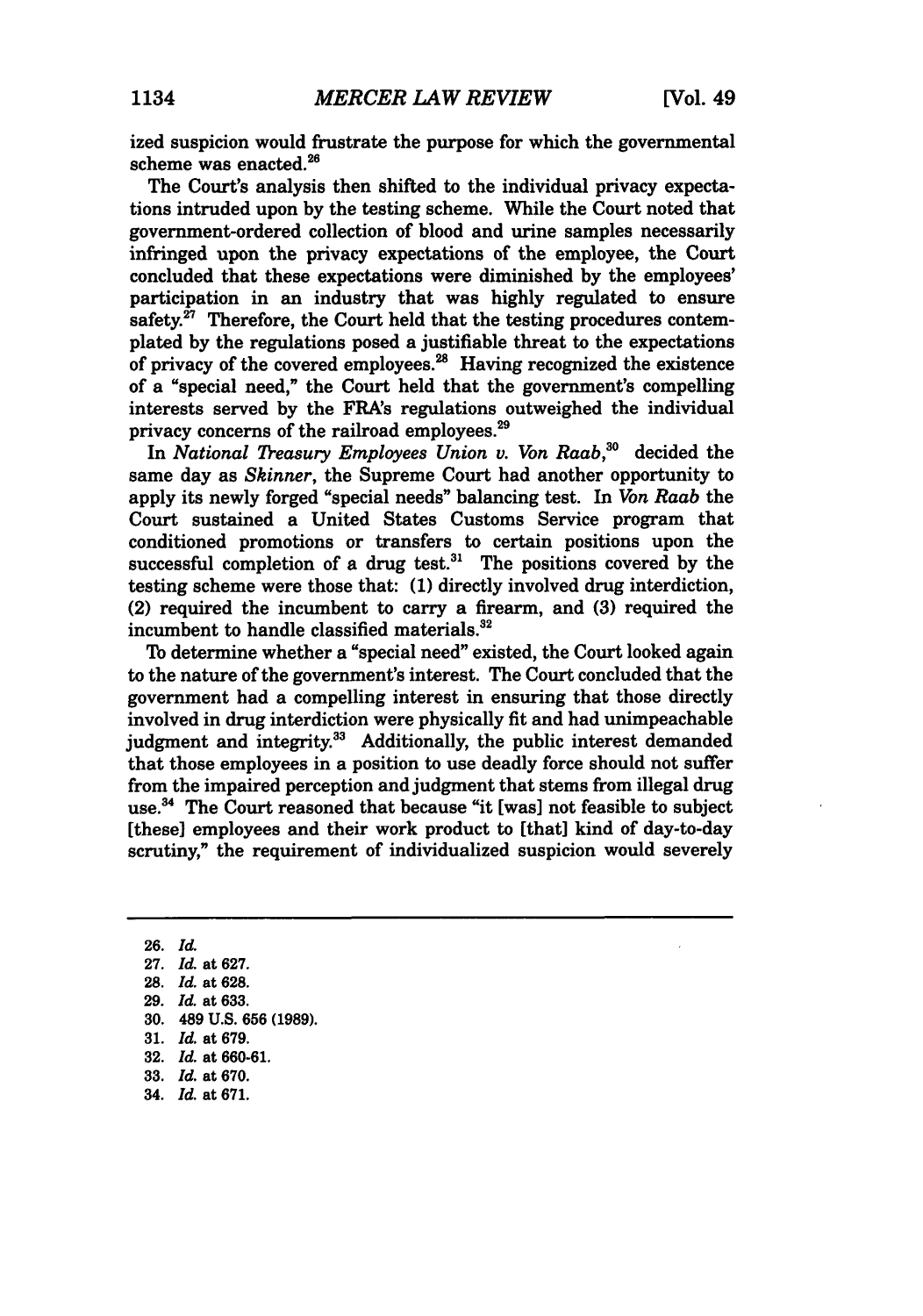frustrate the purpose for which the program was enacted. $35$  Therefore, a "special need" existed, and the balancing test was appropriate.

The Court then turned to the privacy expectations of the individual employees. While courts have noted that "[tihere are few activities in our society more personal or private than the passing of urine," certain areas of public employment demand a diminished expectation of personal privacy.<sup>36</sup> Although this type of intrusion may be considered unreasonable in other contexts, the "'operational realities of the workplace'" rendered this type of work-related intrusion entirely reasonable.<sup>37</sup> Because the government's compelling interests outweighed the privacy expectations of the employees, the Court held the government's testing program to be reasonable under the Fourth Amendment.<sup>38</sup>

The Court most recently applied the "special needs" balancing test in the context of a mandatory drug testing scheme in *Vernonia School District 47J v. Acton. <sup>9</sup>*In *Vernonia* the Court upheld a random drug testing program for high school athletes.<sup>40</sup> The program was sparked **by** a marked increase in drug use among the children in the district schools.<sup>41</sup>

In determining whether the government's interest was sufficient to constitute a "special need," the Court sought guidance from its previous holdings in this area.<sup>42</sup> The Court concluded that the deterrence of drug use **by** our nation's school children was at least as compelling as the nation's war on drugs, or the deterrence of drug use **by** those engaged in the railroad industry.<sup>43</sup> The Court next focused its analysis on the privacy expectations intruded upon **by** the testing program, concluding that school children, who have been committed temporarily to the custody of the State, have minimal expectations of privacy.<sup>44</sup> The Court noted that because public school children were consistently required to submit to various physical examinations, the privacy interests compromised **by** this testing procedure were negligible.45 Having recognized the existence of a "special need," the Court held that the drug testing scheme, when weighed against the school children's

45. *Id.*

**<sup>35.</sup>** *Id.* at 674.

*<sup>36.</sup>* National **Treasury** Employees Union v. Von Raab, **816 F.2d 170, 175** (5th Cir. **1987).**

**<sup>37.</sup>** *Von Raab,* 489 **U.S.** at **671** (quoting O'Connor v. Ortega, 480 **U.S. 709, 717 (1987)).**

**<sup>38.</sup>** *Id.* at **677.**

**<sup>39. 515</sup> U.S.** 646 **(1995).**

<sup>40.</sup> *Id.* at **664-65.**

<sup>41.</sup> *Id.* at **648-50.**

<sup>42.</sup> *Id.* at **653-54.**

*<sup>43.</sup> Id.* at **661.**

<sup>44.</sup> *Id* at **656-57.**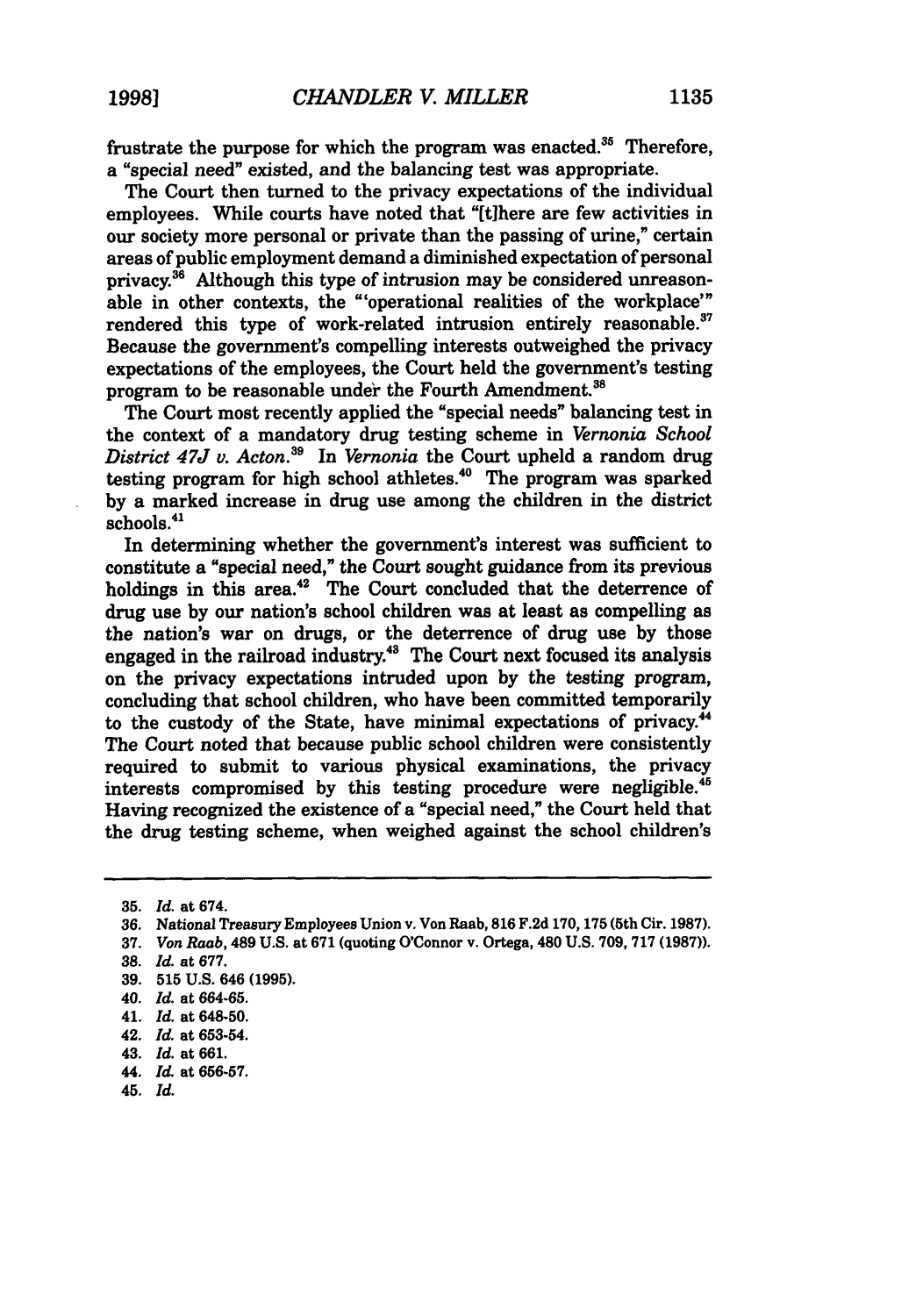minimal privacy expectations, was reasonable within the meaning of the Fourth Amendment.46

While the Supreme Court's "special needs" balancing test has become the yardstick **by** which reasonableness is measured in the context of suspicionless searches, it has not been universally accepted **by** the Justices of the Supreme Court. In a strongly worded dissent, Justice Marshall criticized the majority in *Skinner* for allowing the recognition of a "special need" to displace the constitutional prescriptions of the Fourth Amendment.<sup>47</sup> Marshall noted that while the majority purports to limit its holding to the testing of employees with "safety sensitive" jobs, "the damage done to the Fourth Amendment is not so easily cabined. The majority's acceptance of dragnet blood and urine testing ensures that the first, and worst, casualty of the war on drugs will be the precious liberties of our citizens."<sup>48</sup> In *Von Raab* Justice Scalia criticized the majority's application of the "special needs" balancing test as an "immolation of privacy and human dignity in symbolic opposition to drug **use.'**

As predicted- **by** Justice Marshall, the damage occasioned upon the Fourth Amendment **by** the "special needs" analysis has not been sufficiently cabined. In fact, the factual instances that give rise to a "special need" have continued to expand. Prior to the Court decision in *Chandler,* the Supreme Court had never invalidated a mandatory drug testing scheme under the "special needs" analysis.

#### **III.** CouRT's RATIONALE

In assessing the validity of Georgia's drug testing scheme, the Court first sought to determine whether the "special needs" balancing test was appropriate in this context.<sup>50</sup> Referring to the test articulated in *TL. 0.,* the Court reiterated the notion that before the Court could substitute its balancing for that of the Framers, a "special need" must exist beyond the needs of law enforcement that renders the requirement of individualized suspicion impracticable.<sup>51</sup> The Court then attempted to determine whether Georgia's proffered interests in performing a suspicionless search constituted a "special need."<sup>52</sup>

<sup>46.</sup> *Id.* at **664-65.**

<sup>47.</sup> *Skinner,* 489 **U.S.** at **635-36** (Marshall, **J.,** dissenting).

<sup>48.</sup> *Id.* at **636.**

<sup>49.</sup> *Von Raab,* 489 **U.S.** at **681** (Scalia, **J.,** dissenting).

**<sup>50.</sup>** *Chandler,* **117 S.** Ct. at **1297.**

**<sup>51.</sup>** *Id.* at **1303.**

<sup>52.</sup> *Id.*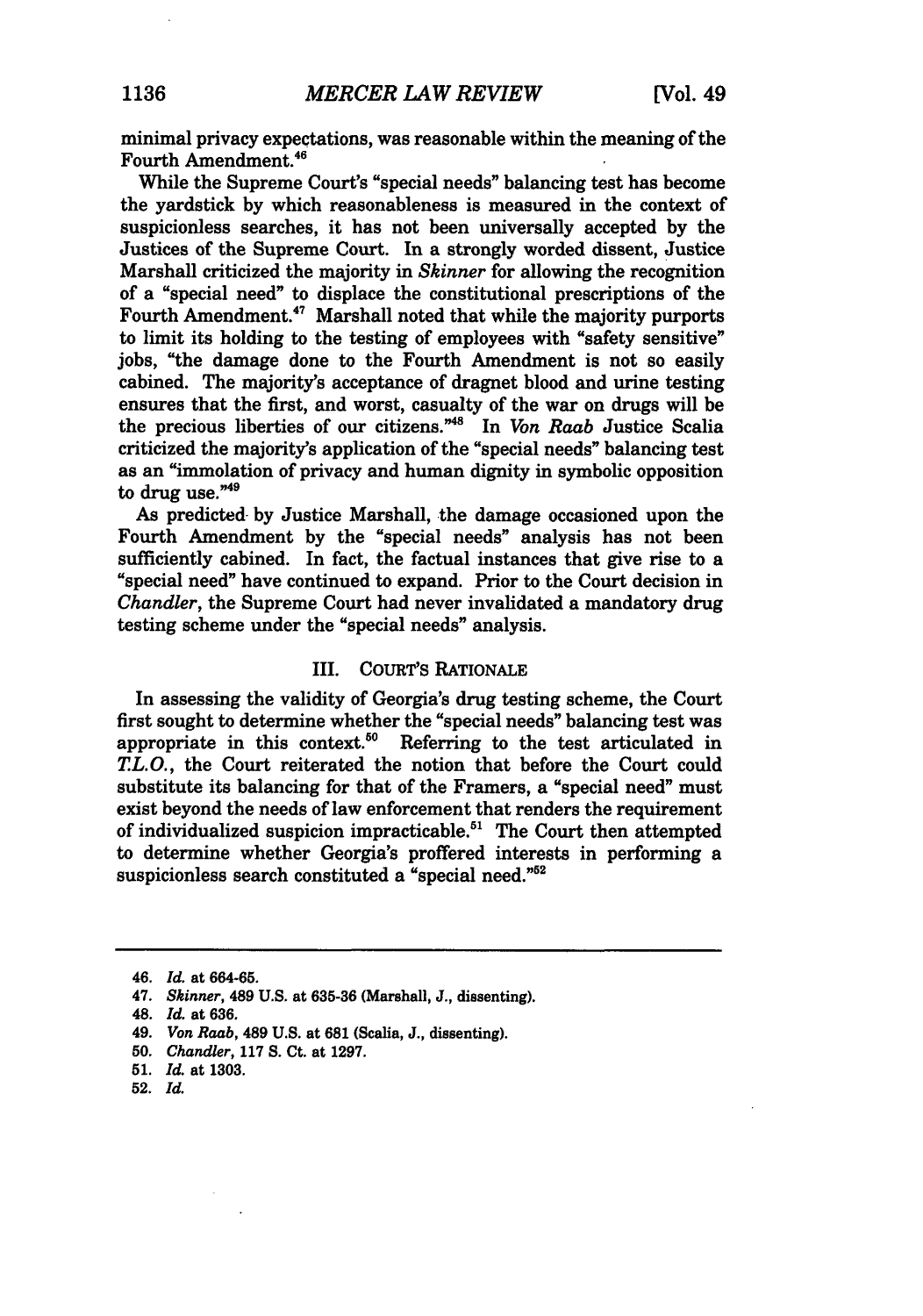Respondents rested their justification of a "special need" primarily upon the fundamental incompatibility of holding state office and the use of illegal drugs.58 Georgia maintained that its interest in preventing its public offices from being occupied by illegal drug users was indeed "compelling" and sufficient to constitute a "special need."54 Respondents attempted to liken their scheme to the one upheld in *Von Raab."'* Georgia asserted that state officials, like customs officials, were often the targets of bribery and other acts of impropriety." The Court, however, came to quite a different conclusion.

The Court stated that noticeably lacking from respondents' scheme was any "concrete danger" demanding a departure from the requirement of individualized suspicion. $57$  The Court then looked to the record to see if the hazards described by respondents were supported by any factual evidence. While a demonstrated problem of drug abuse was not a prerequisite to the validity of a testing program, it "would shore up an assertion of [a] special need for a suspicionless general search pro-<br>gram.<sup>756</sup> Because Georgia's testing program was not enacted in Because Georgia's testing program was not enacted in response to any demonstrated problem of drug abuse, the Court concluded that it did not constitute a "special need" as contemplated by *Vernonia* or *Skinner.59*

The Court then focused its analysis on the nature of the "special need" created by the testing scheme in *Von Raab*.<sup>60</sup> The Court noted that while the testing program of *Von Raab* was not predicated upon a demonstrated problem of drug abuse, a "special need" existed in part because of the public safety issues involved.<sup>61</sup> Additionally, because Customs officials were not subject to daily scrutiny, the requirement of individualized suspicion would not function in this environment.<sup>62</sup> The Court concluded that candidates, on the other hand, were subject to "relentless scrutiny-by their peers, the public, and the press."<sup>63</sup> Because of this scrutiny, the Court determined that a departure from the requirement of individualized suspicion would be inappropriate.<sup>64</sup>

**53.** *Id.* 54. *Id.* **55,** *Id.* at 1304. **56.** *Id* 57. *Id.* at **1303. 58.** *Id.* **59.** *Id.* **60.** *Id.* at 1304. **61.** *Id.* **62.** *Id.* **63.** *Id.* 64. *Id.* at **1305.**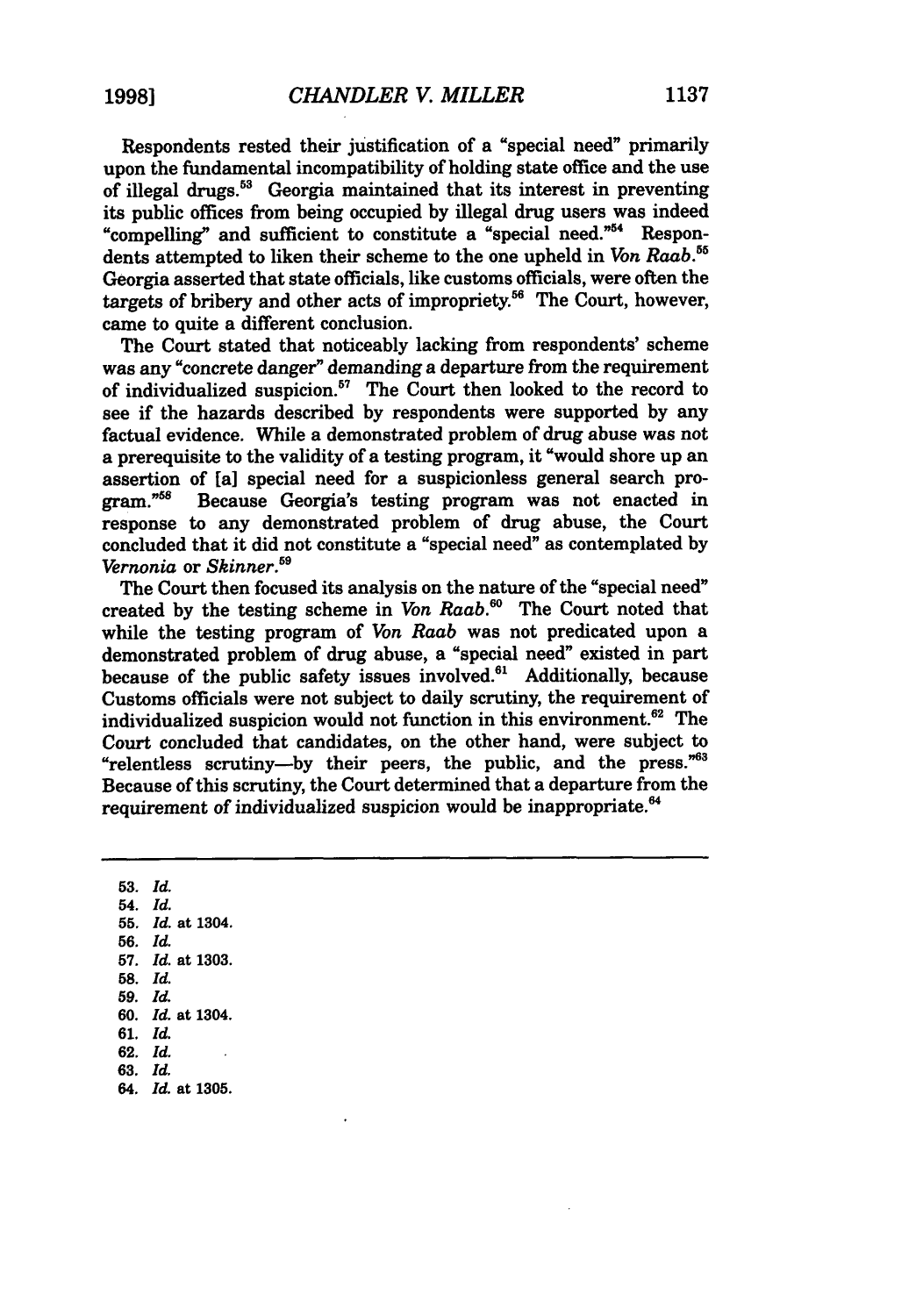Ultimately, the Court held that because Georgia's testing scheme did not implicate notions of public safety and was not predicated upon a demonstrated problem of drug abuse, a "special need" did not exist.<sup>65</sup> Because respondents' scheme was not necessitated **by** a "special need," the balancing test was inapplicable to this case. $66$ 

Chief Justice Rehnquist, the lone dissenter, condemned the selective application of the Court's precedent in this area. The Chief Justice stated that a "special need" existed when there was a compelling governmental purpose other than law enforcement. $67$  He likened respondents scheme to the one upheld in *Von Raab*.<sup>68</sup> In *Von Raab* the Court would have upheld the suspicionless searches of employees who were not directly involved with public safety but instead handled classified materials. The Court "readily agree[d] that the Government has a compelling interest in protecting truly sensitive information from those who, 'under compulsion of circumstances or for other reasons, ... might compromise [such] information."<sup>69</sup> The Chief Justice argued that this compelling interest created a "special need" that should properly invoke the balancing test.<sup>70</sup> Justice Rehnquist asserted that when Georgia's testing program was viewed through "the correct lens of our precedents in this area, the Georgia urinalysis test [was] a 'reasonable' search; it is only **by** distorting these precedents that the Court [was] able to reach the result [that] it [did]."7'

#### **IV.** IMPLICATIONS

The decision in *Chandler v. Miller* represents a marked shift in the Court's philosophy with respect to its decisions regarding suspicionless searches. The holding in *Chandler* was a clear departure from an increasing trend in support of the government's authority to conduct suspicionless searches. In *Chandler* the Court once again breathed life into the Fourth Amendment, taking a small step toward reading the probable cause requirement back into the Constitution.

*Chandler* marks the first time in the Court's history that a mandatory drug testing scheme has been ruled unconstitutional. In the wake of *Skinner, Von Raab, and Vernonia,* many scholars feared that the "special needs" exception would be extended beyond the narrow circumstances

**<sup>65.</sup>** *Id.*

**<sup>66.</sup>** *Id.*

**<sup>67.</sup>** *Id.* at **1306** (Rehnquist, **C. J.,** dissenting).

**<sup>68.</sup>** *Id.*

**<sup>69.</sup>** *Id* at **1307** (brackets in original).

**<sup>70.</sup>** *Id.*

**<sup>71.</sup>** *Id.*